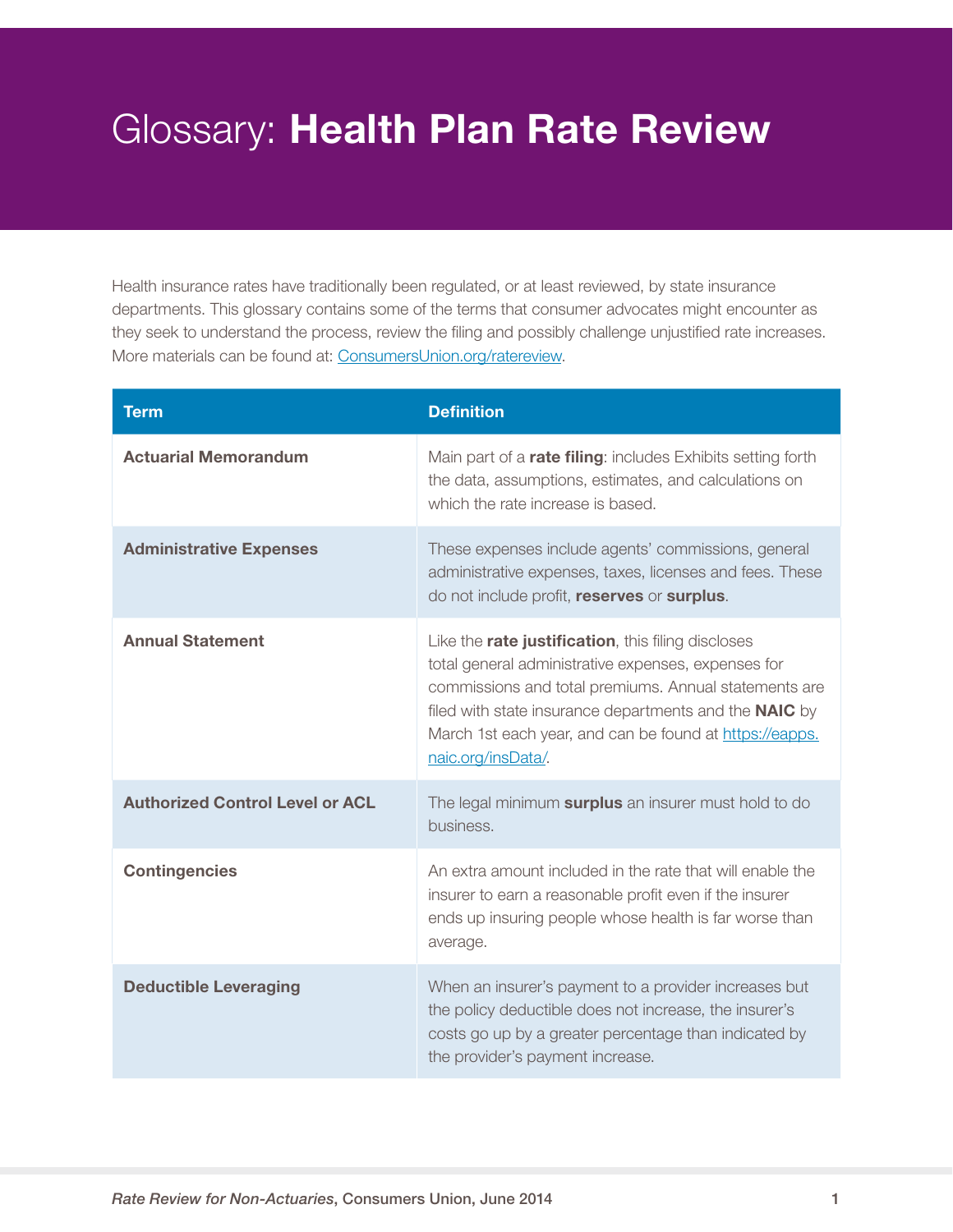| <b>Term</b>                  | <b>Definition</b>                                                                                                                                                                                                                                                                                                                                                                                                                  |
|------------------------------|------------------------------------------------------------------------------------------------------------------------------------------------------------------------------------------------------------------------------------------------------------------------------------------------------------------------------------------------------------------------------------------------------------------------------------|
| Deemer (As In 30 Day Deemer) | The prescribed time period that the state insurance<br>commissioner has to approve or disapprove a rate. If the<br>Commissioner does not act within this time period, the<br>rate is approved.                                                                                                                                                                                                                                     |
| <b>Duration</b>              | Aka Underwriting Wear-Off. The effect on claims costs of<br>once-healthy people who develop more medical needs<br>after they are insured under the policy for a while. This will<br>no longer be allowed as a rate justification.                                                                                                                                                                                                  |
| <b>Effective Rate Review</b> | HHS released regulations in 2011 classifying states as<br>either having effective rate review programs or not. In<br>states without an effective program, HHS will review rate<br>filings when rate increases exceed a certain threshold,<br>but HHS cannot disapprove the rate. The criteria for an<br>effective program is listed at: http://www.cms.gov/CCIIO/<br>Resources/Fact-Sheets-and-FAQs/rate_review_fact<br>sheet.html |
| <b>Experience Period</b>     | To develop projected revenues and costs, insurers adjust<br>actual revenues and costs from a recent historical time<br>frame, called the experience period, based on anticipated<br>changes.                                                                                                                                                                                                                                       |
| <b>File and Use</b>          | A regulatory approach that permits an insurer to file rate<br>increases before or on the effective date, and implement<br>them without having received state approval first. But,<br>state regulators may conduct a retrospective review and<br>take corrective action if rates are found to be excessive or<br>not in compliance with state laws and regulations.                                                                 |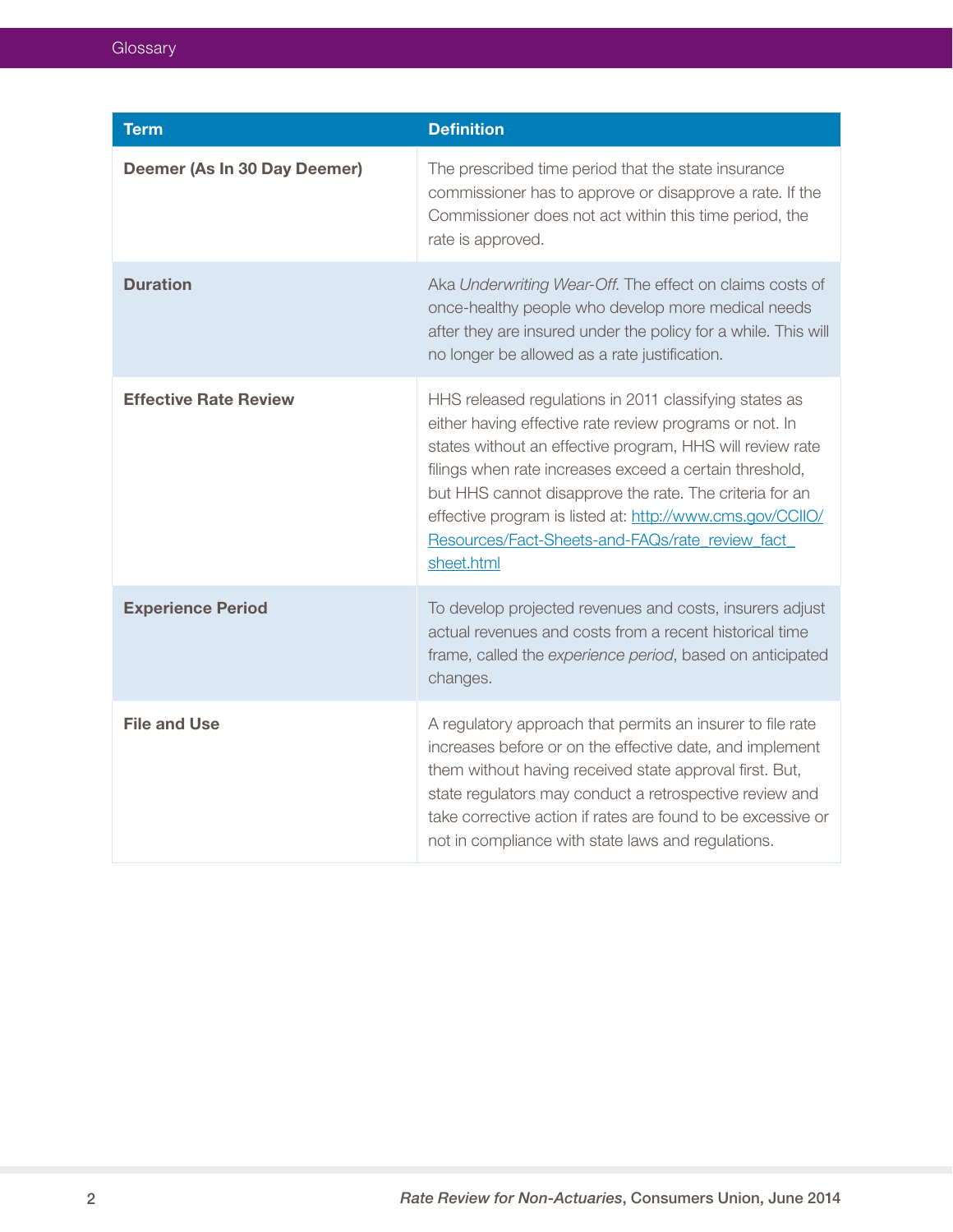| <b>Term</b>                                                              | <b>Definition</b>                                                                                                                                                                                                                                                                                                                                                                                                                                                                                                                                                                                              |
|--------------------------------------------------------------------------|----------------------------------------------------------------------------------------------------------------------------------------------------------------------------------------------------------------------------------------------------------------------------------------------------------------------------------------------------------------------------------------------------------------------------------------------------------------------------------------------------------------------------------------------------------------------------------------------------------------|
| <b>Investment Gains</b>                                                  | Insurance company investment gains can be split<br>into two sources: investment gains on reserves and<br>investment gains on surplus. Investment gains on<br>reserves result from the time lag between when the<br>insurance company receives the premiums to the time<br>when claims and expenses are paid. This generates the<br>investment gains on reserves. Investment income on<br>surplus results because insurance companies must have<br>a positive surplus position in order to operate. These<br>surplus funds are held in various financial assets, which<br>generate investment gains on surplus. |
| <b>Medical Trend</b>                                                     | The rate at which claims are expected to increase for the<br>future rating period. Its two most important elements are<br>(1) unit cost trend (price inflation) and (2) utilization and<br>mix of services. Sometimes identified in rate filings as the<br>"claims trend," "trend factor," "rent assumption" or "loss<br>trend."                                                                                                                                                                                                                                                                               |
| <b>National Association Of Insurance</b><br><b>Commissioners Or NAIC</b> | A private organization of the chief insurance regulators<br>from the 50 states, the District of Columbia and five U.S.<br>territories that establishes standards and best practices,<br>conducts peer review, and coordinates their regulatory<br>oversight. www.naic.org                                                                                                                                                                                                                                                                                                                                      |
| <b>Rate Filing</b>                                                       | Submitted by an insurer to state DOI or HHS, the rate<br>filing contains the information justifying, or purporting to<br>justify, the rates the insurer seeks to charge.                                                                                                                                                                                                                                                                                                                                                                                                                                       |
| <b>Prior Approval</b>                                                    | A regulatory approach where insurers must file rate<br>increase requests with state regulators and rates must<br>be approved before they go into effect. In most prior<br>approval states, the requested rates are "deemed"<br>approved if the Insurance Commissioner or other agency<br>official does not affirmatively approve or deny them within<br>a certain time frame, usually 30 or 60 days.                                                                                                                                                                                                           |
| <b>Provision For Adverse Deviation</b><br>(PFAD)                         | An insurer may increase a claims projection to account<br>for "uncertainty." This item may actually be a disguised<br>extra profit margin.                                                                                                                                                                                                                                                                                                                                                                                                                                                                     |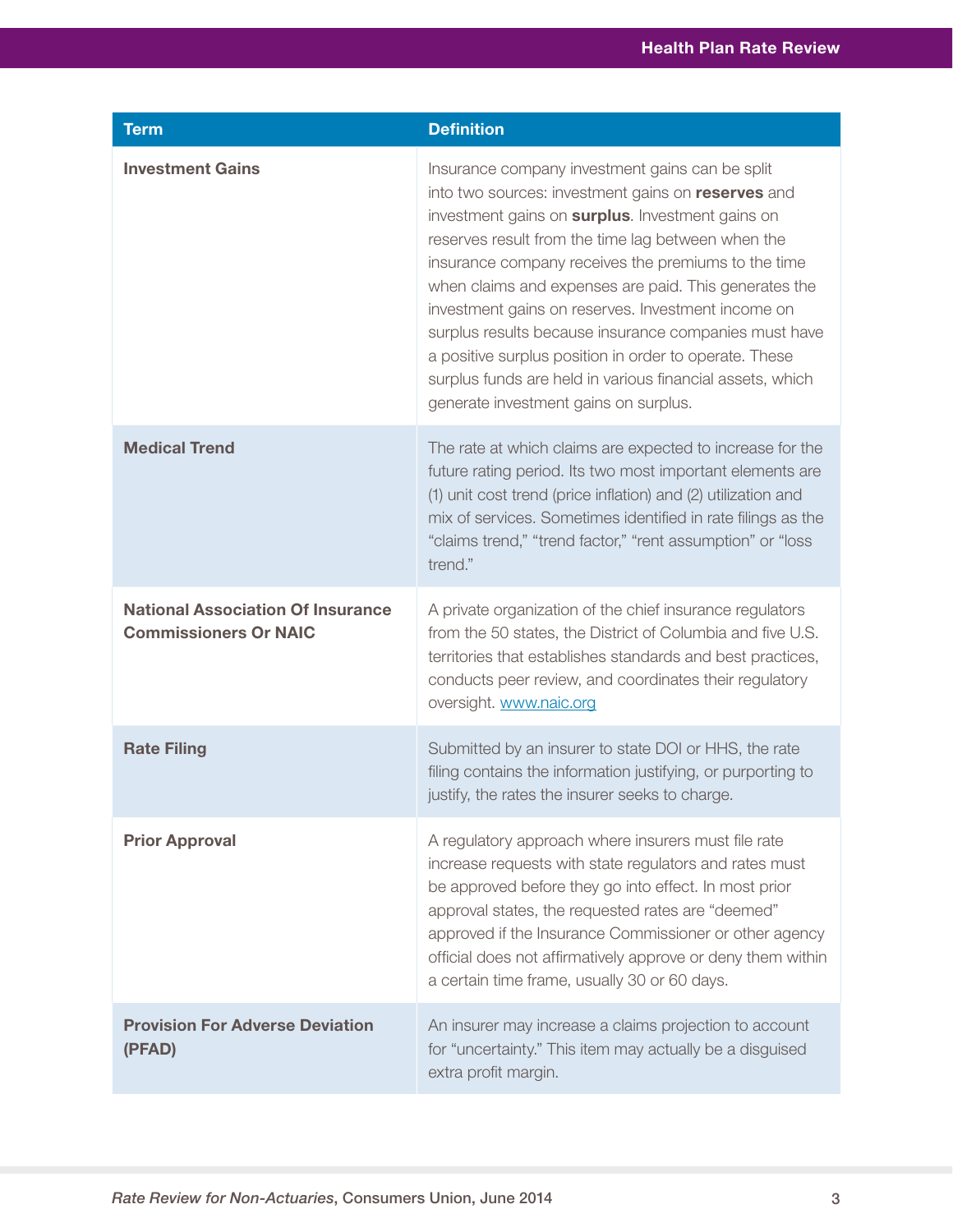| <b>Term</b>                            | <b>Definition</b>                                                                                                                                                                                                                                                                                                  |
|----------------------------------------|--------------------------------------------------------------------------------------------------------------------------------------------------------------------------------------------------------------------------------------------------------------------------------------------------------------------|
| Rate                                   | The average an insurance company charges for a defined<br>package of insurance plans. The amount consumers<br>actually pay every month (the premium) - may be higher<br>or lower than the rate due to rating factors or a group's<br>specific claims experience.                                                   |
| <b>Rating Period</b>                   | The future period of time for which revenues and costs<br>are being projected, and during which the new rates will<br>be in effect.                                                                                                                                                                                |
| <b>Rating Year</b>                     | Informal term referring to the year for which the rates are<br>being proposed.                                                                                                                                                                                                                                     |
| <b>Reserves</b>                        | Reserves are a category of funds set aside for known<br>liabilities such as incurred but unpaid medical claims,<br>future medical claims, and pre-paid premiums. This is not<br>the same as surplus.                                                                                                               |
| <b>Risk-Based Capital Or RBC Ratio</b> | The percentage of <b>Authorized Control Level</b> (ACL)<br>surplus held by an insurer is called its Risk-Based Capital<br>or RBC ratio.                                                                                                                                                                            |
| <b>Second-Mover Advantage</b>          | Insurers entering the market for the first time in $2015 - a$<br>second mover - are likely to attract a disproportionate<br>number of healthy individuals who are likely to switch<br>based on price.                                                                                                              |
| <b>Selection/Deterioration</b>         | The effect on claims costs of healthy people dropping<br>coverage or switching to other policies, leaving mostly<br>those with higher medical costs in the block of business.<br>Refers to the pre-2014 effect of sicker people staying<br>on policy. This should no longer be allowed as a rate<br>justification. |
| <b>Surplus</b>                         | The amount insurers hold over and above what they<br>project they need to pay claims. Not the same as<br>reserves.                                                                                                                                                                                                 |